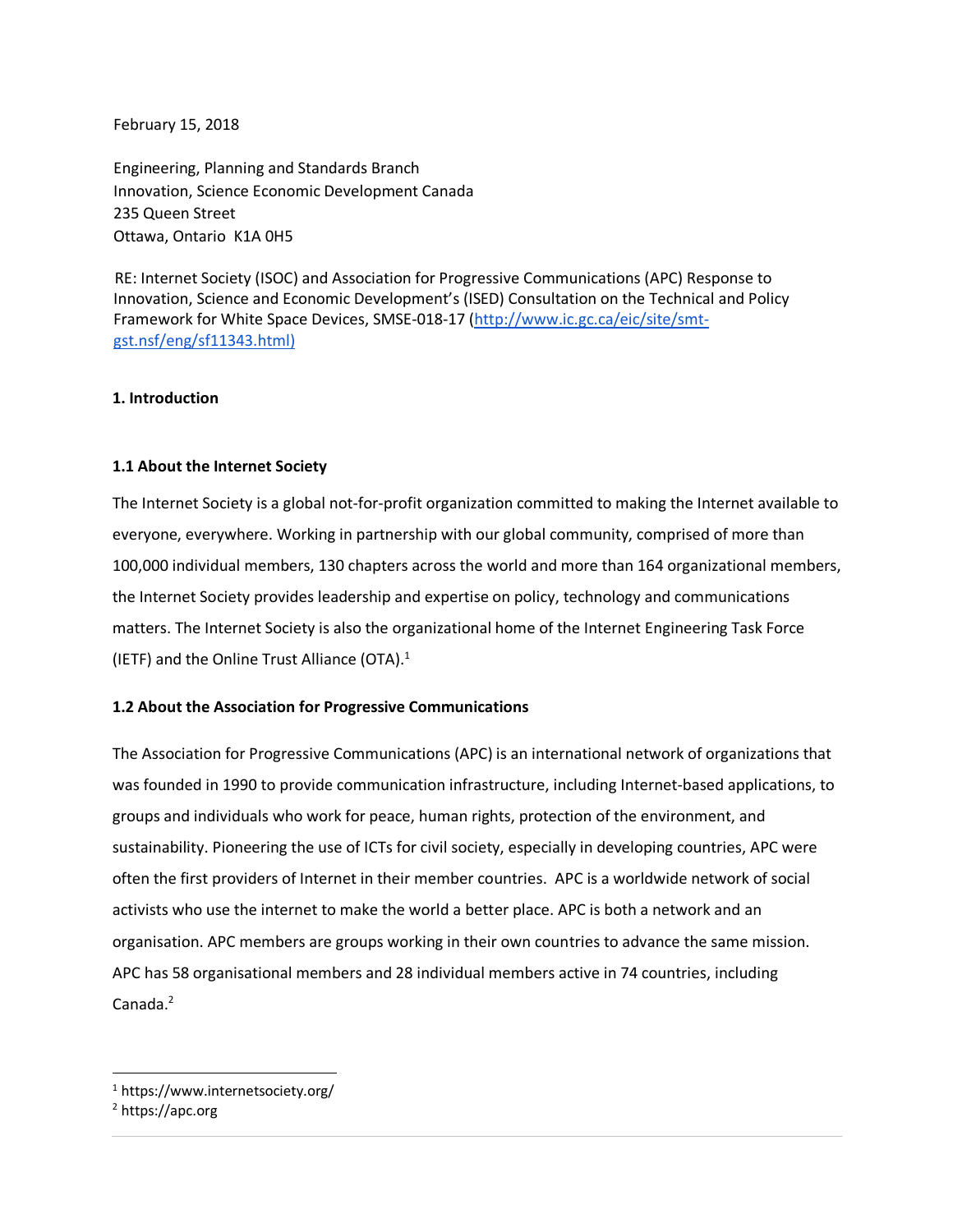## **1.3 Community Wireless Networks**

In 2016, the Canadian Radio-television and Telecommunication Commission (CRTC) ruled that broadband Internet is a basic telecommunication service. The CRTC set the ambitious goal of ensuring 90 per cent of Canadian householders would have access to broadband speeds of 50Mbps download and 10Mbps upload. The unfortunate reality in Canada is that the remaining 10 per cent of Canadians that will be left behind if this goal is achieved are predominantly from rural, remote, and Indigenous communities.

There is a solution to reduce this disparity. Community networks, small, locally owned and operated networks, have proven to be a viable connectivity solution where traditional or commercial networks do not reach, or where it is not economically viable for a private sector entity to operate in a particular region. $3$ 

However, to be successful, community network operators, among other key factors, require access to adequate and sufficient spectrum. TV White Space (TVWS) technology offers great potential to provide access to necessary spectrum for rural, remote, and Indigenous communities in Canada.

#### **2. Comments**

## **2.1 General Comments**

The ecosystem of communication technologies and infrastructure is changing; opening up new possibilities for the delivery of universal service. While we recognise that mobile networks are a critical last-mile access technology, additional complementary options, especially in poorer regions outside of urban areas, should be considered to help connect Canadians.

To truly connect everyone, everywhere, community networks must be recognized as a viable way for the unconnected to connect their communities. This is a paradigm shift where the focus is on allowing communities to actively connect themselves. To achieve this paradigm shift, policy makers and regulators should recognize that connectivity can happen from the "village" or "community" out –

 $\overline{a}$ 

<sup>&</sup>lt;sup>3</sup> "Policy Brief: Spectrum Approaches for Community Networks," Internet Society, https://www.internetsociety.org/policybriefs/spectrum/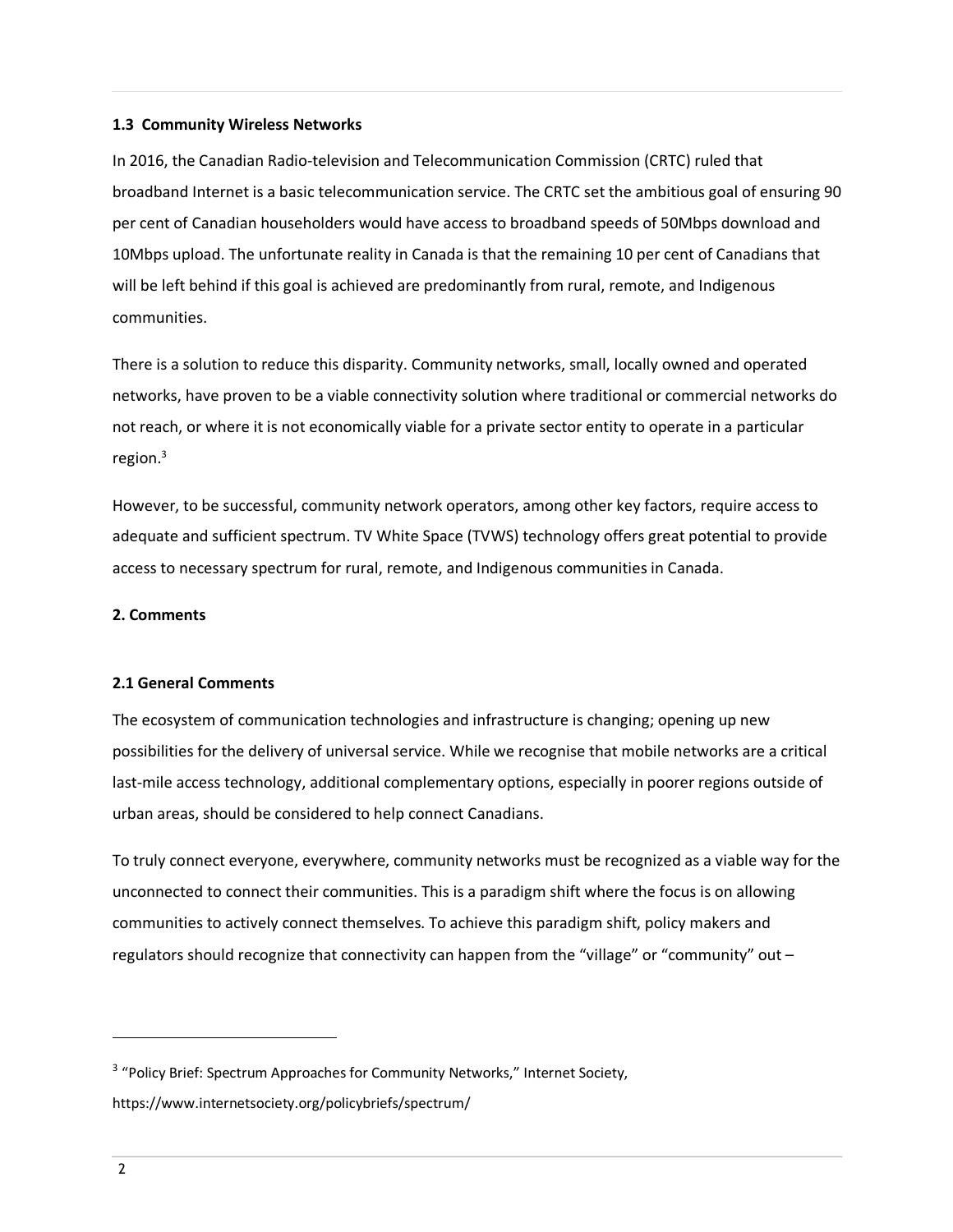where the last mile is essentially a "first-mile," where citizens build their own networks. Community networks are complementary to traditional, commercial telecommunications networks.

TVWS technology operating in sub-1GHz frequencies offer particular potential for rural access in general and community networks in particular. The ability to propagate in non line-of-sight (NLOS) conditions directly addresses access challenges in rural Canada where the Boreal forest often makes the deployment of communication infrastructure challenging or expensive or both.

The comparatively low cost of these technologies, combined with the low barrier to use through the revolutionary use of dynamic spectrum allocation through a geo-location database, means that communities and small ISPs may be able to use these technologies in a similar manner to Wi-Fi technologies which have proven to be a revolution in access throughout the world. TVWS offers tremendous potential to empower communities to solve their own connectivity challenges.

TVWS technology is particularly well-suited for rural and remote access both in terms of its propagation characteristics as well as its cost. As such, Canada has an opportunity to demonstrate leadership in the use of TVWS for community networking. In fact, leadership from Canada in empowering regulations for TVWS can have ripple effects across the world, as less well-resourced countries may look to Canada for leadership in this area. Strong leadership from Canada in this area will also serve as a signal to investors to deepen their commitment to innovative companies in Canada.

#### **2.2 Reducing Risk and Empowering Small Operators**

TVWS also represents an excellent risk mitigation strategy for the regulator. TVWS regulation offers short-term, low-risk (to the regulator) use of the some of the same spectrum in the TVWS bands, and should be seen as strategically complementary to Canada's plans for spectrum auctions and be given greater priority than they have to date.

#### **2.3 Responses to Specific Questions**

**2.3.1 VHF channels 3 and 4**

## **Q1. ISED's proposal to harmonize with the U.S. framework regarding the operation of fixed white space devices in channels 3 and 4 (60-72 MHz).**

The Internet Society and APC support ISED collaborating with its U.S. counterparts on this matter.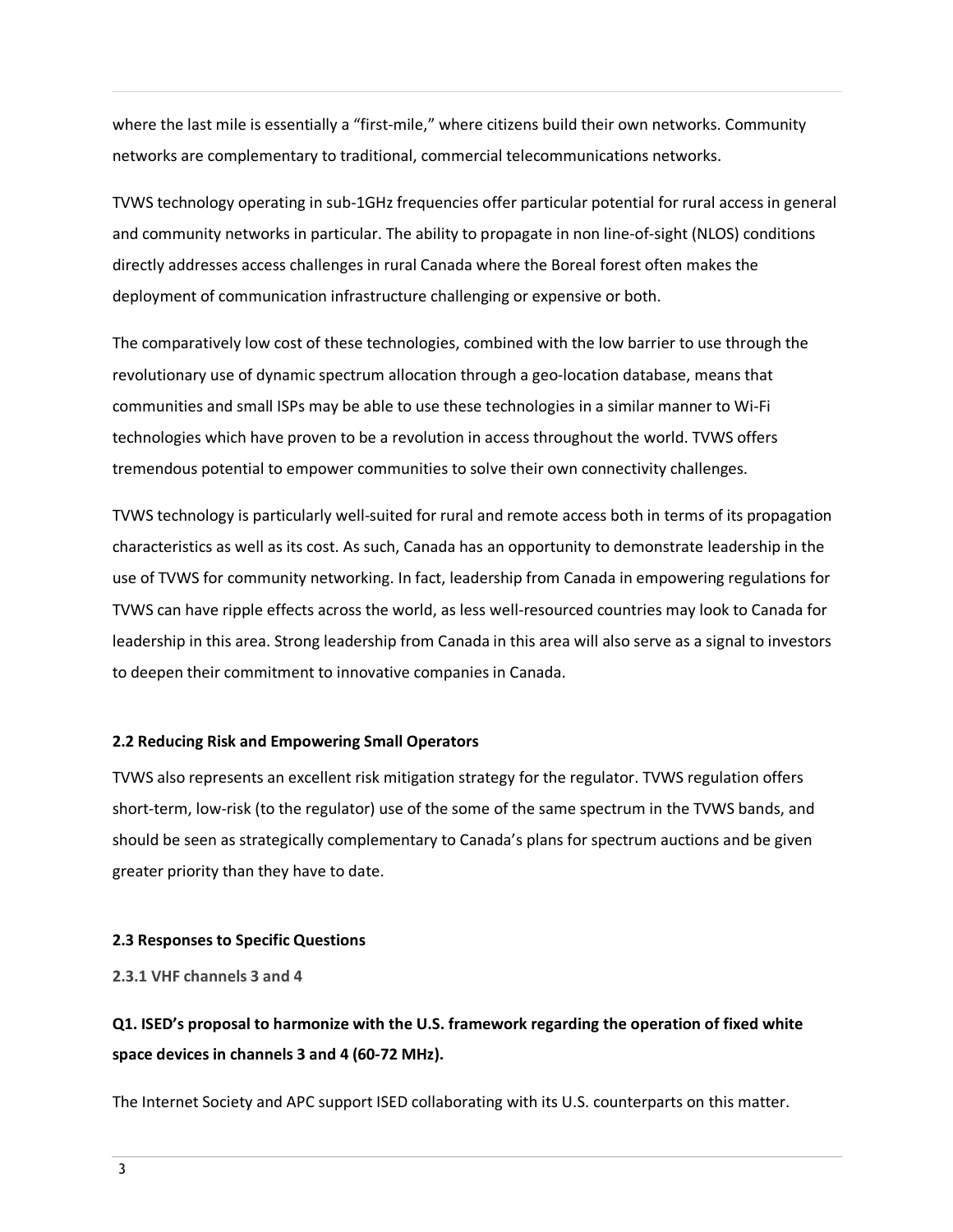## **2.3.2 Harmonisation with FCC regarding personal/portable devices**

# **Q2. ISED's proposal to harmonize with the U.S. framework regarding the operation of personal/portable white space devices in channels 14 to 20 (470-512 MHz).**

The Internet Society and APC support the harmonisation of policy regarding personal/portable white space devices with the U.S. Federal Communication Commission's.

**2.3.3 On limiting TVWS to below 608 MHz**

### **Q3. ISED's proposal to limit the use of white space devices to spectrum below 608 MHz at this time.**

The Internet Society and APC believe that ISED should consider adopting policies related to secondary use of TVWS spectrum for community networks. Secondary-use of these bands may offer potential for rural coverage and potentially represents a risk mitigation strategy for ISED given that the outcome of the 600MHz auction(s).

If TVWS is restricted to below 608 MHz, it will reduce the UHF TVWS spectrum availability to 132Mhz which is less than both the FCC (228 MHz) and OFCOM (254 MHz). Given the rural and remote connectivity challenges that Canada faces, and our vast geogrpahy, ISED has an opportunity to lead in the allocation of this spectrum for secondary-use and innovative connectivity solutions, bearing in mind any interference issues.

Lack of sufficient useable spectrum in TVWS may have a chilling effect on small-scale operators who require some degree of confidence that TVWS will allow them enough spectrum to deliver rural broadband solutions that are consistent with the government's expressed goals. By allowing more use of TVWS, Canadian equipment manufacturers may have more opportunities and assurances to court investment and development.

**2.3.4 On the use of Channel 37**

# **Q4. ISED's proposal to continue to preclude the use of channel 37 (608-614 MHz) by white space devices.**

Given the United States and Canada have similar users that operate on channel 37, the regulator should harmonise its rules with the FCC in order to maximise available TVWS spectrum.